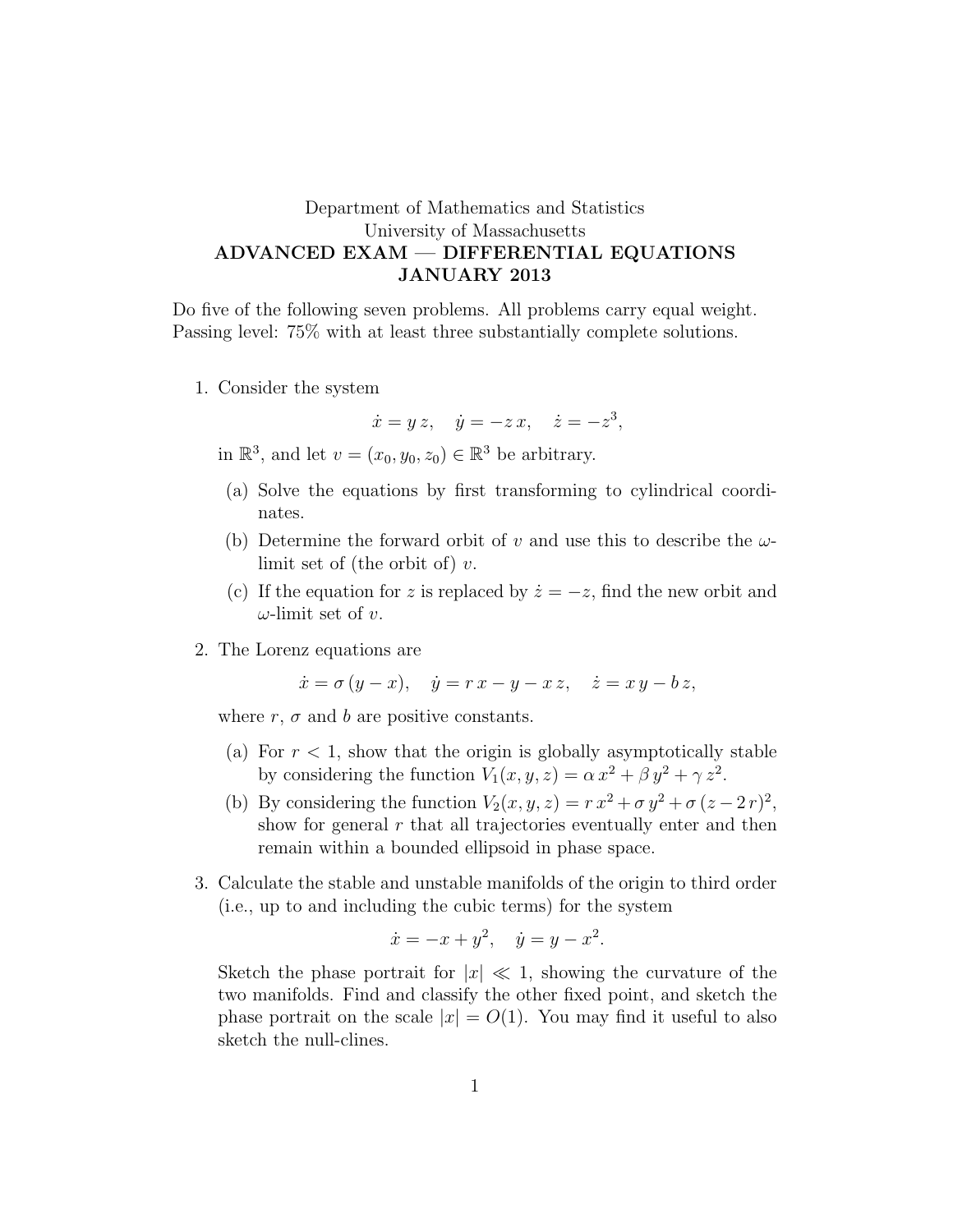4. Consider the initial-boundary-value problem

$$
\frac{\partial u}{\partial t} - \frac{\partial^2 u}{\partial x^2} = x \qquad (0 < x < 1, \quad t > 0) \tag{1}
$$
\n
$$
u(0, t) = u(1, t) = 0, \qquad u(x, 0) = 0.
$$

Exhibit the solution to the IBVP (1) using a Fourier series method.

5. (a) Let  $u(x, t)$  by any smooth solution of the following PDE (which is a wave equation with two damping terms):

$$
\frac{\partial^2 u}{\partial t^2} + \alpha \frac{\partial u}{\partial t} - \frac{\partial^2 u}{\partial x^2} - \beta \frac{\partial^3 u}{\partial x^2 \partial t} = 0, \qquad (2)
$$

where  $\alpha$  and  $\beta$  are positive constants. Assume that the solution exists in all of space (  $-\infty < x < +\infty$ ) for all  $t \geq 0$ , and that it vanishes rapidly as  $|x|$  goes to infinity. Show that the energy of the solution,

$$
E(t) = \frac{1}{2} \int_{-\infty}^{+\infty} \left[ \frac{\partial u}{\partial t} \right]^2 + \left[ \frac{\partial u}{\partial x} \right]^2 dx,
$$

decreases in  $t > 0$ .

(b) Use part (a) to prove the uniqueness of smooth solution of the initial value problem for (2) (assuming the rapid decay of all solutions as  $|x|$  goes to infinity).

- 6. Let  $u(x, y)$  be a harmonic function in a bounded planar domain  $\Omega \subset R^2$ with smooth boundary  $\partial\Omega$ . Assume that  $u \in C^3(\Omega \cup \partial \Omega)$ .
	- (a) Consider  $v = |\nabla u|^2$ , and show that v satisfies

$$
\Delta v \ge 0 \quad \text{in } \Omega.
$$

(b) Use part (a) to establish the gradient estimate

$$
\sup_{\Omega} |\nabla u| \leq \sup_{\partial \Omega} |\nabla u|.
$$